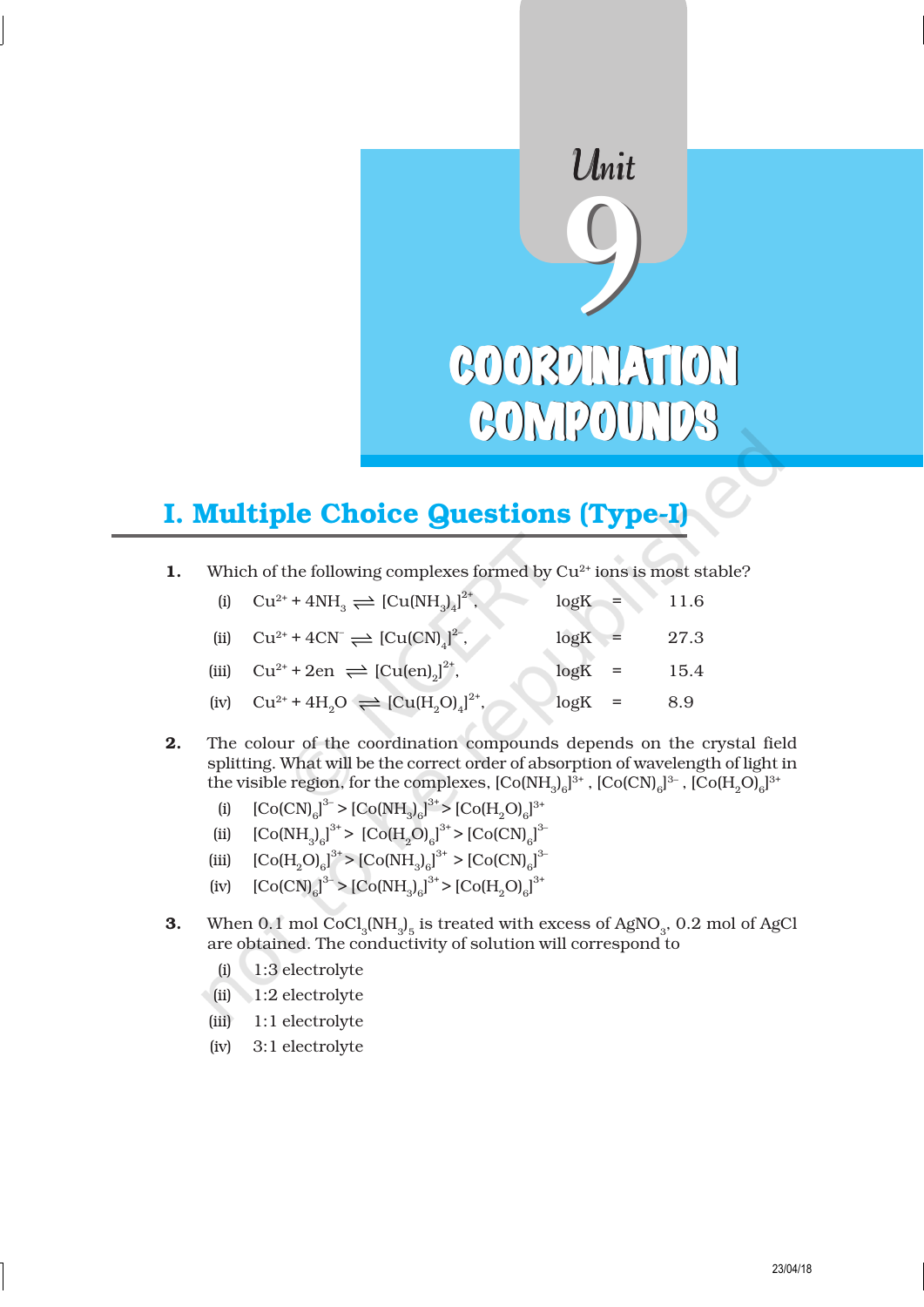- **4.** When 1 mol CrCl<sub>3</sub>  $6H_2O$  is treated with excess of AgNO<sub>3</sub>, 3 mol of AgCl are obtained. The formula of the complex is :
	- (i)  $[CrCl_{3} (H_{2}O)_{3}] \cdot 3H_{2}O$
	- (ii)  $[CrCl<sub>2</sub>(H<sub>2</sub>O)<sub>4</sub>]Cl·2H<sub>2</sub>O$
	- (iii)  $[CrCl(H_2O)_5]Cl_2 \cdot H_2O$
	- (iv)  $\left[\text{Cr}(H_2O)_6\right]Cl_3$
- **5.** The correct IUPAC name of  $[Pt(NH_3)_2Cl_2]$  is
	- (i) Diamminedichloridoplatinum (II)
	- (ii) Diamminedichloridoplatinum (IV)
	- (iii) Diamminedichloridoplatinum (0)
	- (iv) Dichloridodiammineplatinum (IV)
- 6. The stabilisation of coordination compounds due to chelation is called the chelate effect. Which of the following is the most stable complex species?
	- (i)  $[Fe(CO)<sub>5</sub>]$
	- (ii)  $[Fe(CN)<sub>6</sub>]^{3-}$
	- (iii)  $[Fe(C_2O_4)_3]^{3-}$
	- (iv)  $[Fe(H<sub>2</sub>O)<sub>6</sub>]^{3+}$
- 7. Indicate the complex ion which shows geometrical isomerism.
	- (i)  $[Cr(H_2O)_4Cl_2]^+$
	- (ii)  $[Pt(NH_3)_3\text{Cl}]$
	- (iii)  $[Co(NH_3)_6]^{3+}$
	- (iv)  $[Co(CN)_{5} (NC)]^{3-}$
- **8.** The CFSE for octahedral  $\text{[CoCl}_{6}\text{]}^{4-}$  is  $18,000 \text{ cm}^{-1}$ . The CFSE for tetrahedral  $[CoCl<sub>4</sub>]^{2-}$  will be
	- $(i)$  18,000 cm<sup>-1</sup>
	- (ii)  $16,000 \text{ cm}^{-1}$
	- (iii)  $8,000 \text{ cm}^{-1}$
	- (iv)  $20,000 \text{ cm}^{-1}$
- 9. Due to the presence of ambidentate ligands coordination compounds show isomerism. Palladium complexes of the type  $[\mathrm{Pd(C_6H_5)_2(SCN)_2}]$  and  $[\text{Pd(C}_6H_5)_2(\text{NCS})_2]$  are
	- (i) linkage isomers
	- (ii) coordination isomers
	- (iii) ionisation isomers
	- (iv) geometrical isomers
- **10.** The compounds  $[Co(SO_4)(NH_3)_5]Br$  and  $[Co(SO_4)(NH_3)_5]Cl$  represent
	- (i) linkage isomerism
	- (ii) ionisation isomerism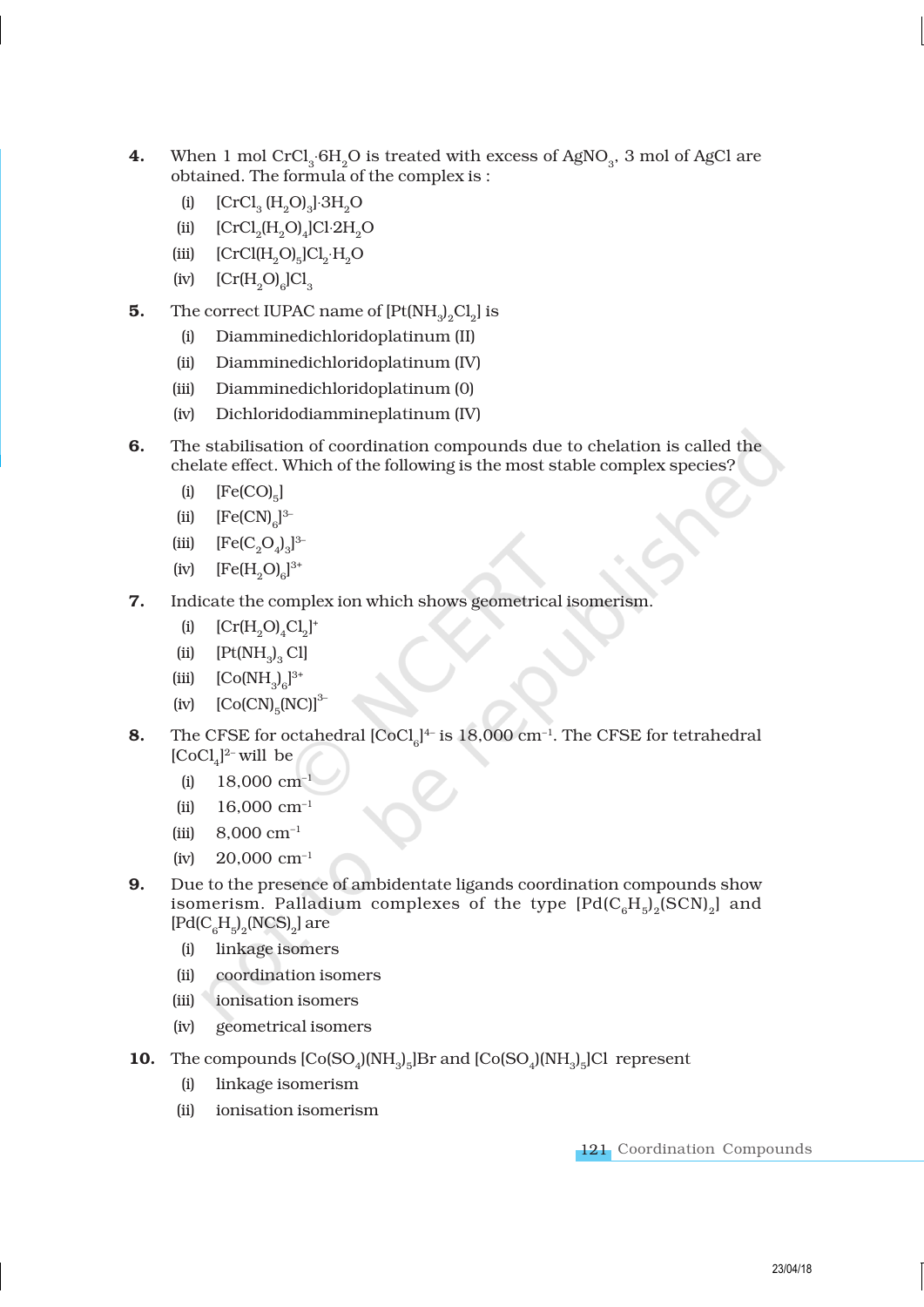- (iii) coordination isomerism
- (iv) no isomerism
- 11. A chelating agent has two or more than two donor atoms to bind to a single metal ion. Which of the following is **not** a chelating agent?
	- (i) thiosulphato
	- (ii) oxalato
	- (iii) glycinato
	- (iv) ethane-1,2-diamine
- 12. Which of the following species is **not** expected to be a ligand?
	- (i) NO
	- (ii)  $NH_4^+$
	- $(iii)$  NH<sub>2</sub>CH<sub>2</sub>CH<sub>2</sub>NH<sub>2</sub>
	- (iv) CO
- **13.** What kind of isomerism exists between  $\text{[Cr(H<sub>2</sub>O)<sub>6</sub>]}Cl<sub>3</sub>$  (violet) and  $\rm [Cr(H_2O)_5Cl]Cl_2·H_2O$  (greyish-green)?
	- (i) linkage isomerism
	- (ii) solvate isomerism
	- (iii) ionisation isomerism
	- (iv) coordination isomerism
- **14.** IUPAC name of  $[Pt(NH_3)_2 Cl(NO_2)]$  is :
	- (i) Platinum diaminechloronitrite
	- (ii) Chloronitrito-N-ammineplatinum (II)
	- (iii) Diamminechloridonitrito-N-platinum (II)
	- (iv) Diamminechloronitrito-N-platinate (II)

# II. Multiple Choice Questions (Type-II)

#### Note : In the following questions two or more options may be correct.

- 15. Atomic number of Mn, Fe and Co are 25, 26 and 27 respectively. Which of the following inner orbital octahedral complex ions are diamagnetic?
	- (i)  $[Co(NH_3)_6]^{3+}$
	- (ii)  $[Mn(CN)<sub>6</sub>]^{3-}$
	- (iii)  $[Fe(CN)<sub>6</sub>]<sup>4</sup>$
	- (iv)  $[Fe(CN)<sub>6</sub>]^{3-}$
- 16. Atomic number of Mn, Fe, Co and Ni are 25, 26 27 and 28 respectively. Which of the following outer orbital octahedral complexes have same number of unpaired electrons?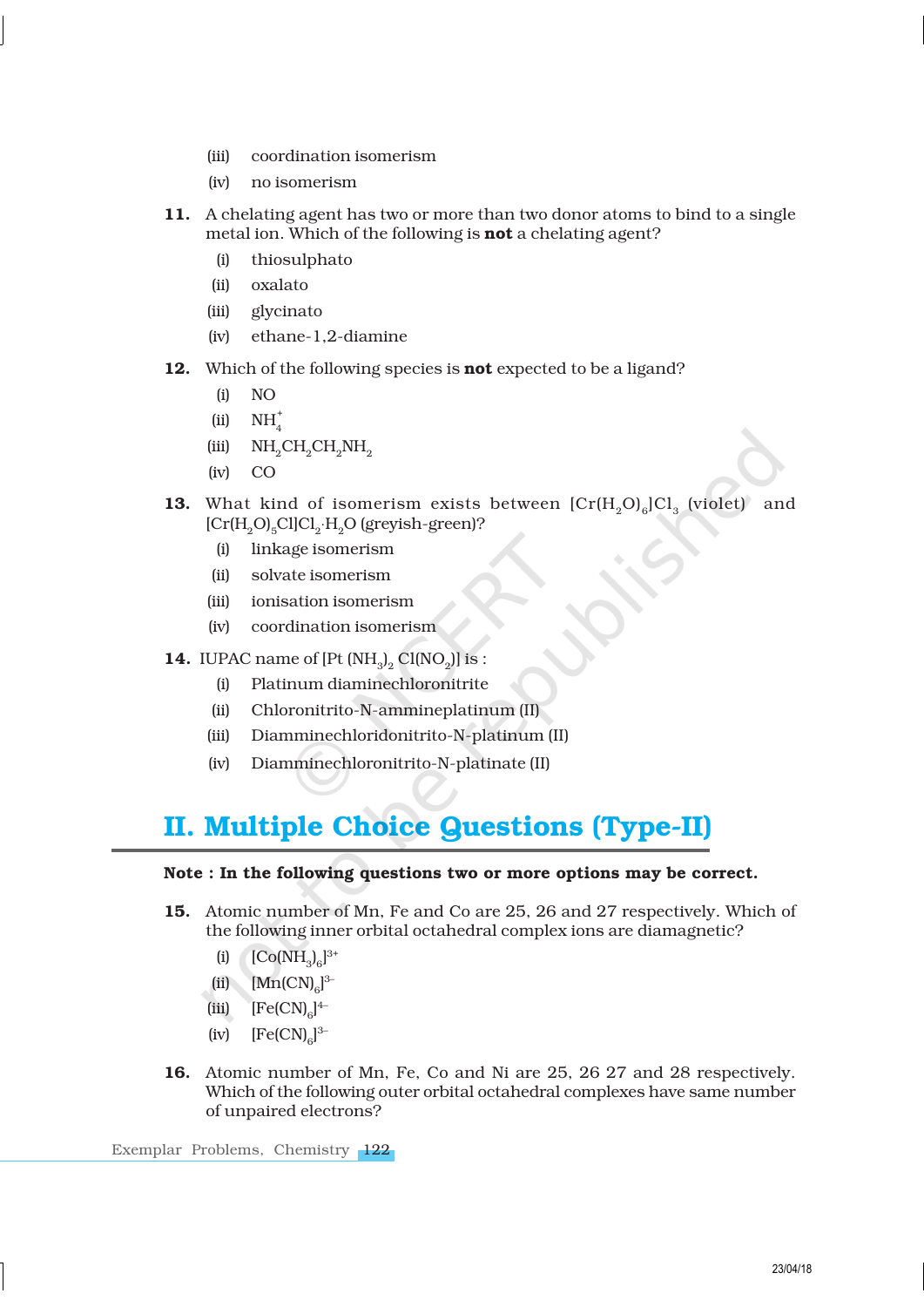- (i)  $[MnCl_6]^{3-}$
- (ii)  $[FeF_6]$ <sup>3-</sup>
- (iii)  $[CoF_6]^{3-}$
- (iv)  $[Ni(NH_3)_6]^{2+}$
- **17.** Which of the following options are correct for  $[Fe(CN)_{6}]^{3-}$  complex?
	- (i) *d*2*sp*<sup>3</sup> hybridisation
	- (ii) *sp*<sup>3</sup>*d* 2 hybridisation
	- (iii) paramagnetic
	- (iv) diamagnetic
- 18. An aqueous pink solution of cobalt(II) chloride changes to deep blue on addition of excess of HCl. This is because\_\_\_\_\_\_\_\_\_\_\_\_.
	- (i)  $[Co(H<sub>2</sub>O)<sub>6</sub>]^{2+}$  is transformed into  $[CoCl<sub>6</sub>]^{4-}$
	- (ii)  $\left[\text{Co}(H_2O)_6\right]^{2+}$  is transformed into  $\left[\text{CoCl}_4\right]^{2-}$
	- (iii) tetrahedral complexes have smaller crystal field splitting than octahedral complexes.
	- (iv) tetrahedral complexes have larger crystal field splitting than octahedral complex.
- 19. Which of the following complexes are homoleptic?
	- (i)  $[Co(NH_3)_{6}]^{3+}$
	- (ii)  $[Co(NH_3)_{4} Cl_2]^{+}$
	- (iii)  $[Ni(CN)<sub>4</sub>]<sup>2</sup>$
	- (iv)  $[Ni(NH_3)_4Cl_2]$
- 20. Which of the following complexes are heteroleptic?
	- (i)  $[Cr(NH_3)_{6}]^{3+}$
	- (ii)  $[Fe(NH_3)_{4} Cl_2]^{+}$
	- (iii)  $[Mn(CN)<sub>6</sub>$ <sup>4–</sup>
	- (iv)  $[Co(NH_3)_4Cl_2]$
- 21. Identify the optically active compounds from the following :
	- (i)  $[Co(en)]_3^{3+}$
	- (ii)  $trans-[Co(en)]_2Cl_2$ <sup>+</sup>
	- (iii)  $cis [Co(en)]_2 Cl_2$ <sup>+</sup>
	- (iv)  $[\text{Cr (NH}_3)_5\text{Cl}]$
- 22. Identify the correct statements for the behaviour of ethane-1, 2-diamine as a ligand.
	- (i) It is a neutral ligand.
	- (ii) It is a didentate ligand.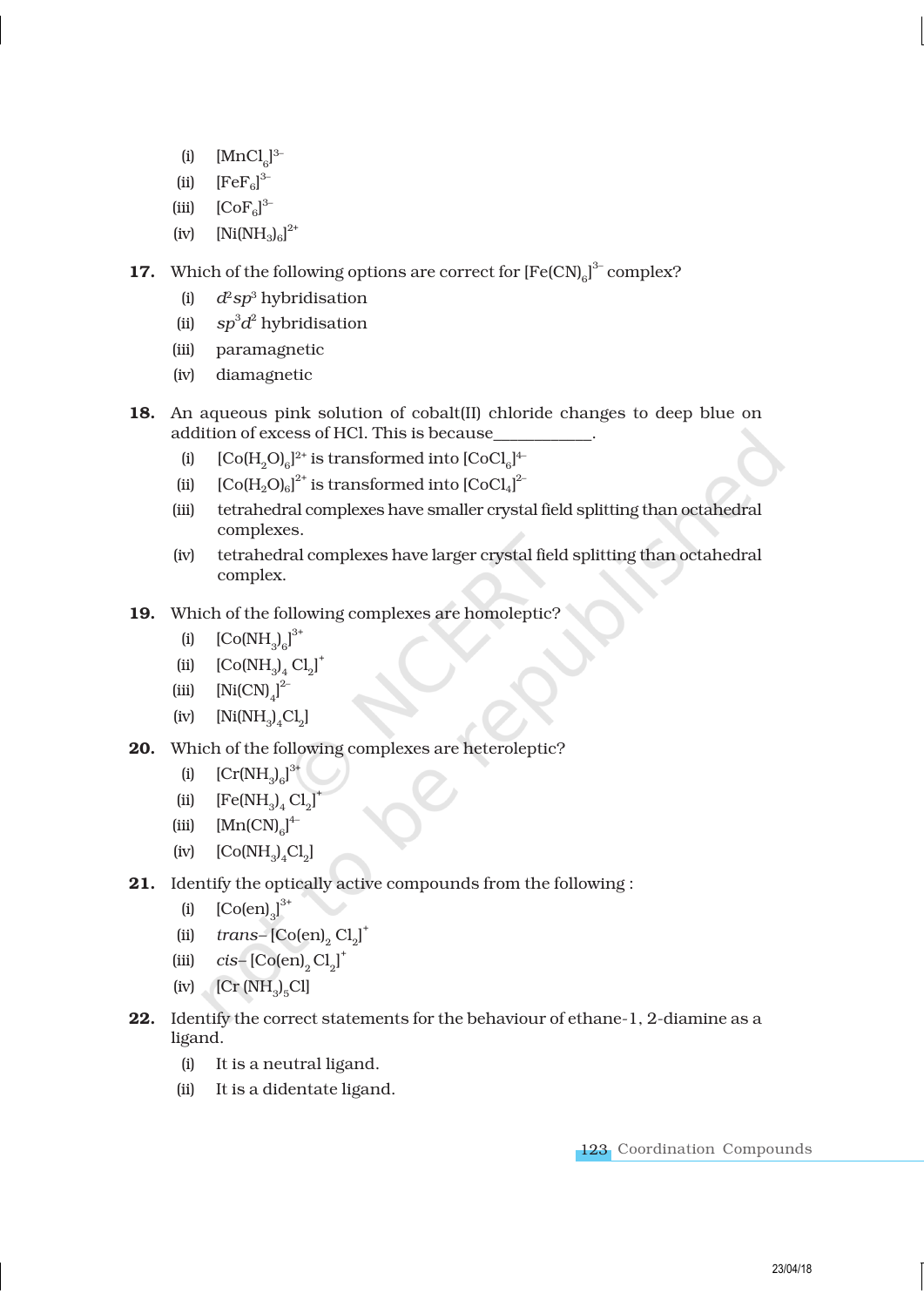- (iii) It is a chelating ligand.
- (iv) It is a unidentate ligand.
- 23. Which of the following complexes show linkage isomerism?
	- (i)  $[Co(NH_3)_{5} (NO_2)]^{2+}$
	- (ii)  $[Co(H, O), CO]^{3+}$
	- (iii)  $\left[\text{Cr(NH}_3\right]_5 \text{SCN}\right]^{2+}$
	- (iv)  $[Fe(en)_2 Cl_2]^+$

# III. Short Answer Type

- 24. Arrange the following complexes in the increasing order of conductivity of their solution: [Co(NH<sub>3</sub>)<sub>3</sub>Cl<sub>3</sub>], [Co(NH<sub>3</sub>)<sub>4</sub>Cl<sub>2</sub>]Cl, [Co(NH<sub>3</sub>)<sub>6</sub>]Cl<sub>3</sub> , [Cr(NH<sub>3</sub>)<sub>5</sub>Cl]Cl<sub>2</sub>
- **25.** A coordination compound  $CrCl<sub>3</sub>·4H<sub>2</sub>O$  precipitates silver chloride when treated with silver nitrate. The molar conductance of its solution corresponds to a total of two ions. Write structural formula of the compound and name it.
- **26.** A complex of the type  $\text{[M(AA)}_2 \text{X}_2 \text{]}^{\text{n+}}$  is known to be optically active. What does this indicate about the structure of the complex? Give one example of such complex.
- **27.** Magnetic moment of  $[MnCl<sub>4</sub>]<sup>2-</sup>$  is 5.92 BM. Explain giving reason.
- 28. On the basis of crystal field theory explain why Co(III) forms paramagnetic octahedral complex with weak field ligands whereas it forms diamagnetic octahedral complex with strong field ligands.
- 29. Why are low spin tetrahedral complexes not formed?
- 30. Give the electronic configuration of the following complexes on the basis of Crystal Field Splitting theory.

 $[CoF_{6}]^{3-}$ ,  $[Fe(CN)_{6}]^{4-}$  and  $[Cu(NH_{3})_{6}]^{2+}$ .

- **31.** Explain why  $[Fe(H_2O)_6]^{3+}$  has magnetic moment value of 5.92 BM whereas  $[Fe(CN)<sub>6</sub>]$ <sup>3-</sup> has a value of only 1.74 BM.
- 32. Arrange following complex ions in increasing order of crystal field splitting energy  $(\Delta_{\mathcal{O}})$  :

 $[Cr(Cl)]^{3-}$ ,  $[Cr(CN)]_6^{3-}$ ,  $[Cr(NH_3)]_6^{3+}$ .

- 33. Why do compounds having similar geometry have different magnetic moment?
- **34.**  $\rm CuSO_{4}.5H_{2}O$  is blue in colour while  $\rm CuSO_{4}$  is colourless. Why?
- 35. Name the type of isomerism when ambidentate ligands are attached to central metal ion. Give two examples of ambidentate ligands.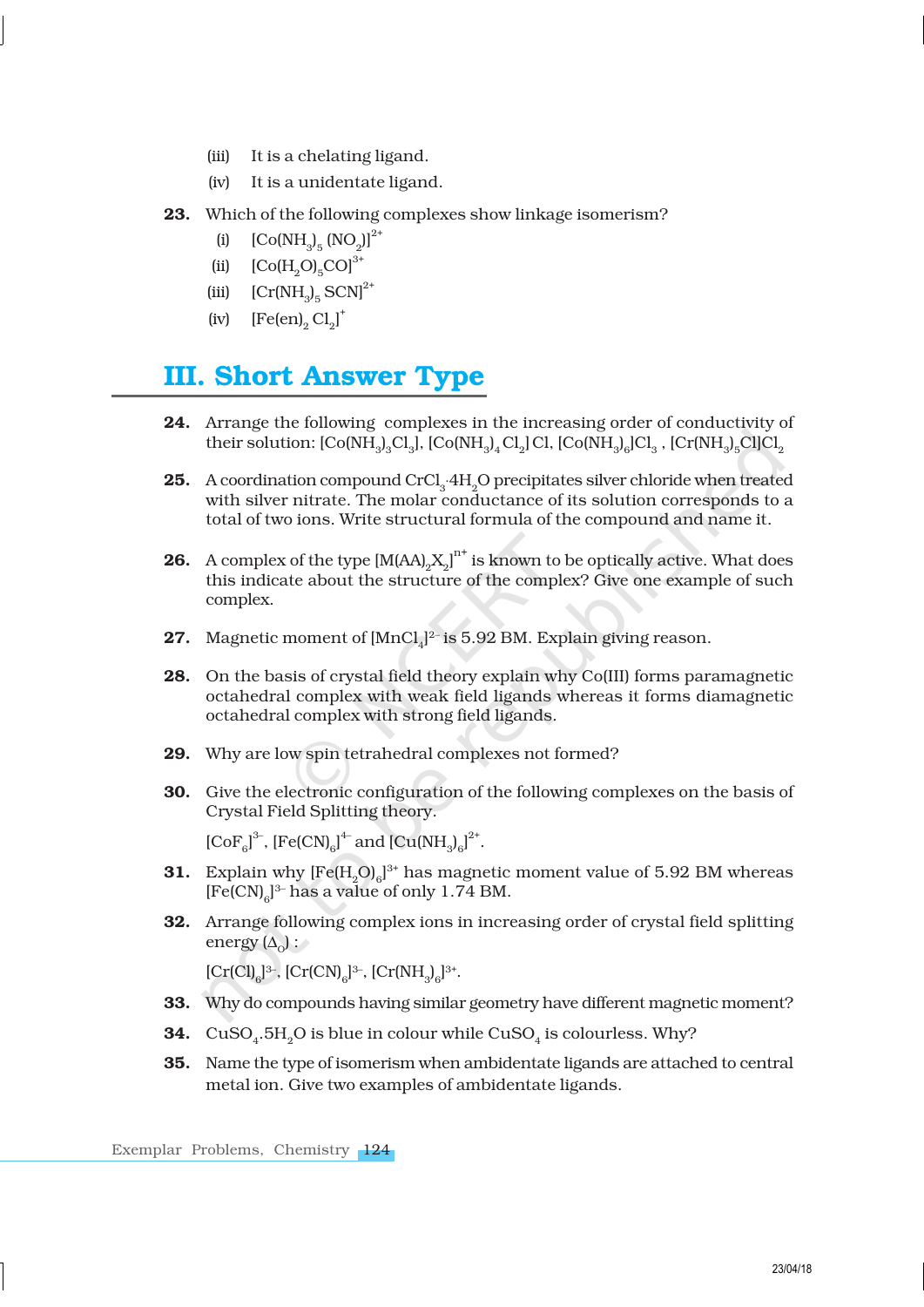# IV. Matching Type

#### Note : In the following questions match the items given in Columns I and II.

36. Match the complex ions given in Column I with the colours given in Column II and assign the correct code :

#### Column I (Complex ion) Column II (Colour)

## A.  $[Co(NH_3)_6]$

- B.  $[Ti(H_2O)_6]$
- C.  $[Ni(H<sub>2</sub>O)<sub>6</sub>]$
- D. (Ni  $(H_2O)_4$  (en)]<sup>2+</sup> (aq)

- 1. Violet
- 2. Green
- 3. Pale blue
- 4. Yellowish orange
- 5. Blue

Code :

| (i)   | A(1)  | B(2)  | C(4) | D(5) |
|-------|-------|-------|------|------|
| (ii)  | A (4) | B (3) | C(2) | D(1) |
| (iii) | A (3) | B(2)  | C(4) | D(1) |
| (iv)  | A(4)  | B(1)  | C(2) | D(3) |

(iv)  $A(3)$   $B(4)$   $C(1)$   $D(2)$ 

37. Match the coordination compounds given in Column I with the central metal atoms given in Column II and assign the correct code :

|       |                       | <b>Column I (Coordination Compound)</b> |      | <b>Column II (Central metal atom)</b> |           |
|-------|-----------------------|-----------------------------------------|------|---------------------------------------|-----------|
| А.    | Chlorophyll           |                                         |      |                                       | rhodium   |
| В.    | Blood pigment         |                                         |      | 2.                                    | cobalt    |
|       | C. Wilkinson catalyst |                                         |      | 3.                                    | calcium   |
|       | D. Vitamin $B_{12}$   |                                         |      | 4.                                    | iron      |
| Code: |                       |                                         |      | 5.                                    | magnesium |
| (i)   | A(5)                  | B(4)                                    | C(1) | D(2)                                  |           |
| (ii)  | A(3)                  | B(4)                                    | C(5) | D(1)                                  |           |
| (iii) | A(4)                  | B(3)                                    | C(2) | D(1)                                  |           |

38. Match the complex ions given in Column I with the hybridisation and number of unpaired electrons given in Column II and assign the correct code :

|       | <b>Column I (Complex ion)</b> |      |      | Column II (Hybridisation,<br>number of unpaired electrons) |  |
|-------|-------------------------------|------|------|------------------------------------------------------------|--|
|       | A. $[Cr(H, O)6]^{3+}$         |      |      | 1. $\frac{dsp^2}{1}$                                       |  |
|       | B. $[Co(CN)]^{2-}$            |      |      | 2. $sp^3d^2$ , 5                                           |  |
|       | C. $[Ni(NH_3)_6]^{2+}$        |      |      | 3. $d^2sp^3$ , 3                                           |  |
|       | D. $[MnF_{c}]^{4-}$           |      |      | 4. $sp^3$ , 4                                              |  |
|       |                               |      |      | 5. $sp^3d^2$ , 2                                           |  |
| Code: |                               |      |      |                                                            |  |
| (i)   | A(3)                          | B(1) | C(5) | D(2)                                                       |  |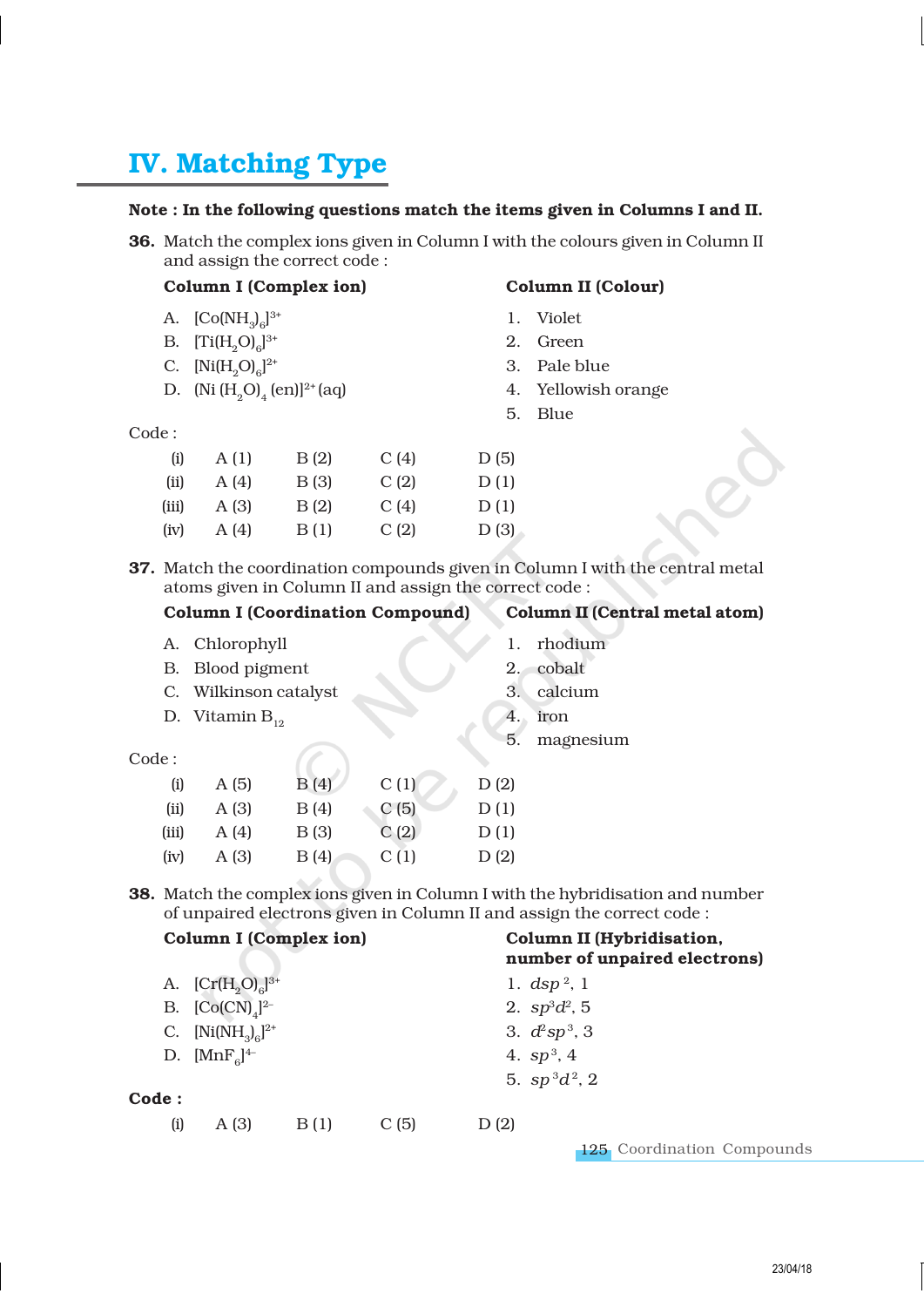| (ii)  | A (4) | B (3) | C(2) | D(1) |
|-------|-------|-------|------|------|
| (iii) | A (3) | B(2)  | C(4) | D(1) |
| (iv)  | A (4) | B(1)  | C(2) | D(3) |

39. Match the complex species given in Column I with the possible isomerism given in Column II and assign the correct code :

### Column I (Complex species) Column II (Isomerism)

1. optical

2. ionisation

3. coordination

4. geometrical 5. linkage

- A.  $[Co(NH_3)<sub>4</sub>Cl<sub>2</sub>]$ <sup>+</sup>
- B.  $cis$  -[Co(en)<sub>2</sub> $Cl_2$ ]<sup>+</sup>
- C.  $[Co(NH_3)_5 (NO_2)]Cl_2$
- D.  $[Co(NH_3)_6][Cr(CN)_6]$
- Code :

| (i)   | A(1)  | B(2) | C(4) | D(5) |
|-------|-------|------|------|------|
| (ii)  | A (4) | B(3) | C(2) | D(1) |
| (iii) | A (4) | B(1) | C(5) | D(3) |
| (iv)  | A (4) | B(1) | C(2) | D(3) |

40. Match the compounds given in Column I with the oxidation state of cobalt present in it (given in Column II) and assign the correct code.

#### Column I (Compound) Column II (Oxidation state of Co)

|       | A. $[Co(NCS)(NH3)5](SO3)$             | 1.   | + 4  |      |          |
|-------|---------------------------------------|------|------|------|----------|
|       | B. $[Co(NH_3)_4Cl_2]SO_4$             |      |      | 2.   | $\Omega$ |
|       | C. $\text{Na}_4[\text{Co}(S_2O_3)_3]$ |      |      | 3.   | $+1$     |
|       | D. $[Co2(CO)8]$                       |      |      | 4.   | $+2$     |
|       |                                       |      |      | 5.   | $+3$     |
| Code: |                                       |      |      |      |          |
| (i)   | A(1)                                  | B(2) | C(4) | D(5) |          |
| (ii)  | A(4)                                  | B(3) | C(2) | D(1) |          |
| (iii) | A(5)                                  | B(1) | C(4) | D(2) |          |
| (iv)  | A(4)                                  | B(1) | C(2) | D(3) |          |

# V. Assertion and Reason Type

#### Note : In the following questions a statement of assertion followed by a statement of reason is given. Choose the correct answer out of the following choices.

- (i) Assertion and reason both are true, reason is correct explanation of assertion.
- (ii) Assertion and reason both are true but reason is not the correct explanation of assertion.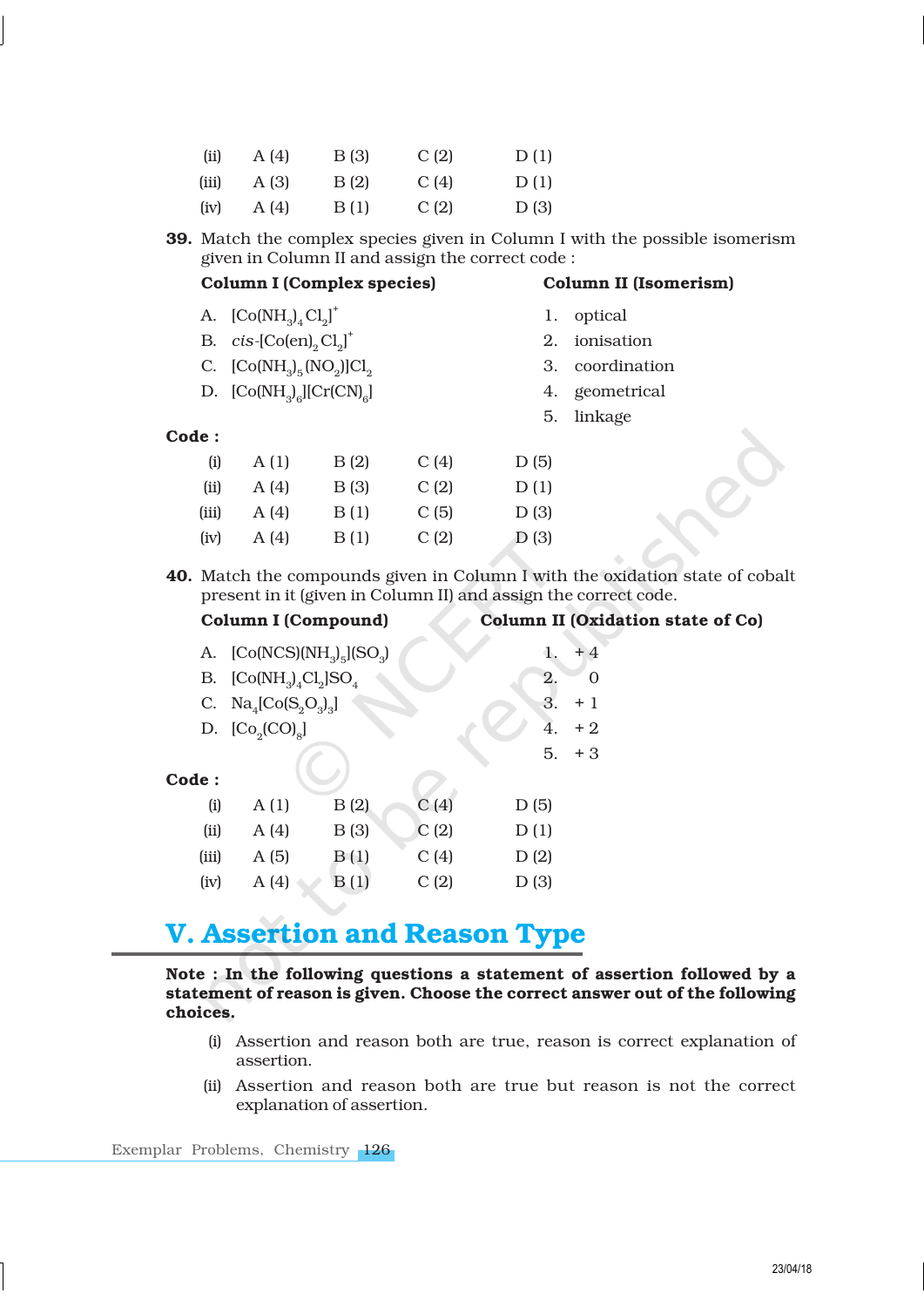- (iii) Assertion is true, reason is false.
- (iv) Assertion is false, reason is true.

| 41. Assertion |                      | : Toxic metal ions are removed by the chelating ligands.                                            |
|---------------|----------------------|-----------------------------------------------------------------------------------------------------|
| <b>Reason</b> |                      | : Chelate complexes tend to be more stable.                                                         |
| 42. Assertion |                      | : $[Cr(H, O)]_e[C]_2$ and $[Fe(H, O)]_e[C]_2$ are reducing in nature.                               |
| <b>Reason</b> |                      | Unpaired electrons are present in their <i>d</i> -orbitals.                                         |
| 43. Assertion |                      | : Linkage isomerism arises in coordination compounds<br>containing ambidentate ligand.              |
| Reason        |                      | : Ambidentate ligand has two different donor atoms.                                                 |
| 44. Assertion | $\mathcal{L}$        | Complexes of $MX_6$ and $MX_5L$ type (X and L are unidentate)<br>do not show geometrical isomerism. |
| Reason        |                      | : Geometrical isomerism is not shown by complexes of<br>coordination number 6.                      |
| 45. Assertion | $\ddot{\phantom{a}}$ | $[{\rm [Fe(CN)]}^3]$ ion shows magnetic moment corresponding to two<br>unpaired electrons.          |
| Reason        |                      | : Because it has $d^2sp^3$ type hybridisation.                                                      |

# VI. Long Answer Type

- 46. Using crystal field theory, draw energy level diagram, write electronic configuration of the central metal atom/ion and determine the magnetic moment value in the following :
	- (i)  $[CoF_6]^3$ ,  $[Co(H_2O)_6]^{2+}$ ,  $[Co(CN)_6]^{3-}$
	- (ii)  $[FeF_6]^{3-}$ ,  $[Fe(H_2O)_6]^{2+}$ ,  $[Fe(CN)_6]^{4-}$
- 47. Using valence bond theory, explain the following in relation to the complexes given below:
	- $[Mn(CN)_{6}]^{3-}$ ,  $[Co(NH_{3})_{6}]^{3+}$ ,  $[Cr(H_{2}O)_{6}]^{3+}$ ,  $[FeCl_{6}]^{4-}$
	- (i) Type of hybridisation.
	- (ii) Inner or outer orbital complex.
	- (iii) Magnetic behaviour.
	- (iv) Spin only magnetic moment value.
- **48.**  $CoSO_4Cl.5NH_3$  exists in two isomeric forms 'A' and 'B'. Isomer 'A' reacts with AgNO $_{_3}$  to give white precipitate, but does not react with BaCl $_{_2}$ . Isomer 'B' gives white precipitate with BaCl $_2$  but does not react with AgNO $_{\scriptscriptstyle 3}$ . Answer the following questions.
	- (i) Identify 'A' and 'B' and write their structural formulas.
	- (ii) Name the type of isomerism involved.
	- (iii) Give the IUPAC name of 'A' and 'B'.
- 49. What is the relationship between observed colour of the complex and the wavelength of light absorbed by the complex?
- 50. Why are different colours observed in octahedral and tetrahedral complexes for the same metal and same ligands?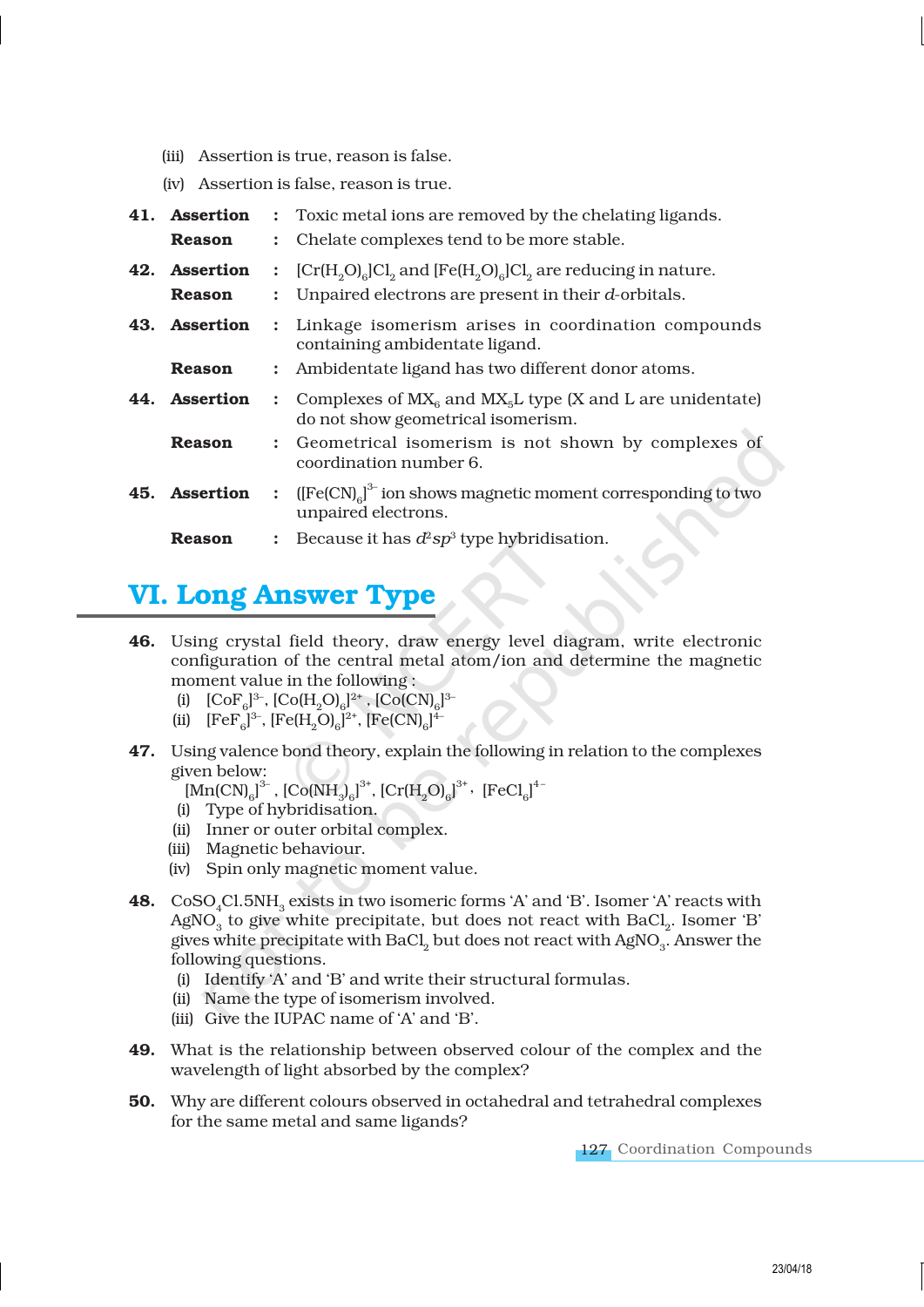## ANSWERS

#### *I. Multiple Choice Questions (Type-I)*

| 1. (ii)  | $2.$ (iii) | 3. (ii) | 4. (iv)    | 5. (i)  | 6. (iii) |
|----------|------------|---------|------------|---------|----------|
| 7. (i)   | 8. (iii)   | 9. (i)  | 10. $(iv)$ | 11. (i) | 12. (ii) |
| 13. (ii) | 14. (iii)  |         |            |         |          |

#### *II. Multiple Choice Questions (Type-II)*

| 15. (i), (iii)      | 16. (i), (iii) | 17. (i), (iii) | 18. (ii), (iii)      |
|---------------------|----------------|----------------|----------------------|
| $19. (i)$ , $(iii)$ | 20. (ii), (iv) | 21. (i), (iii) | 22. (i), (ii), (iii) |
| 23. (i), (iii)      |                |                |                      |

#### *III. Short Answer Type*

- 24.  $[\text{Co(NH}_3)_3\text{Cl}_3] < [\text{Cr(NH}_3)_5\text{Cl}]\text{Cl} < [\text{Co(NH}_3)_5\text{Cl}]\text{Cl}_2 < [\text{Co(NH}_3)_6\text{Cl}_3]$
- 25.  $\left[Co(H_2O)_4Cl_2\right]Cl$  (tetraaquadichloridocobalt(III) chloride)
- 26. An optically active complex of the type  $[M(AA)_2X_2]^{n^+}$  indicates *cis*octahedral structure, e.g.  $c$ is-[Pt(en)<sub>2</sub>Cl<sub>2</sub>]<sup>2+</sup> or  $c$ is-[Cr(en)<sub>2</sub>Cl<sub>2</sub>]<sup>+</sup>
- 27. The magnetic moment of 5.92 BM corresponds to the presence of five unpaired electrons in the *d*-orbitals of  $Mn^{2+}$  ion. As a result the hybridisation involved is  $sp^3$  rather than  $dsp^2.$  Thus tetrahedral structure of  $[MnCl<sub>4</sub>]<sup>2</sup>$  complex will show 5.92 BM magnetic moment value.
- 28. With weak field ligands;  $\Delta_0 < p$ , the electronic configuration of Co (III) will be  $\mathrm{t}^4_{\phantom{24}2 \mathrm{g}} \, \mathrm{e}^2$ g and it has 4 unpaired electrons and is paramagnetic. With strong field l̃igands,  $\Delta_{0}$  > p, the electronic configuration will be  $\mathsf{t}_{2 \mathrm{g}}^6\, \mathrm{e}^0$ g . It has no unpaired electrons and is diamagnetic.
- 29. Because for tetrahedral complexes, the crystal field stabilisation energy is lower than pairing energy.
- 30.  $[CoF_6]^3$ ,  $Co^{3+}(d^6) t_{2g}^4 e_g^2$ , [Fe(CN)<sub>6</sub>]<sup>4-</sup>, Fe<sup>2+</sup>(*d*<sup>6</sup>)  $t_{2g}^6$   $e_g^0$ ,  $\left[\mathrm{Cu(NH}_3\right]_6\right]^{2^+}$ ,  $\mathrm{Cu}^{2^+}(d^9)\ t_{2g}^6\ e_{g}^3$ ,
- 31.  $[Fe(CN)_{6}]^{3-}$  involves  $d^{2}sp^{3}$  hybridisation with one unpaired electron and  $[{\rm Fe}({\rm H}_{\rm 2}{\rm O}]_6]^{3+}$  involves  $sp^3d^2$  hybridisation with five unpaired electrons. This difference is due to the presence of strong ligand CN – and weak ligand H<sub>2</sub>O in these complexes.
- 32. Crystal field splitting energy increases in the order  $[Cr(Cl)]_6^{3-} < [Cr(NH)_6]^{3+}$  $<$  [Cr(CN)<sub>6</sub>]<sup>3–</sup>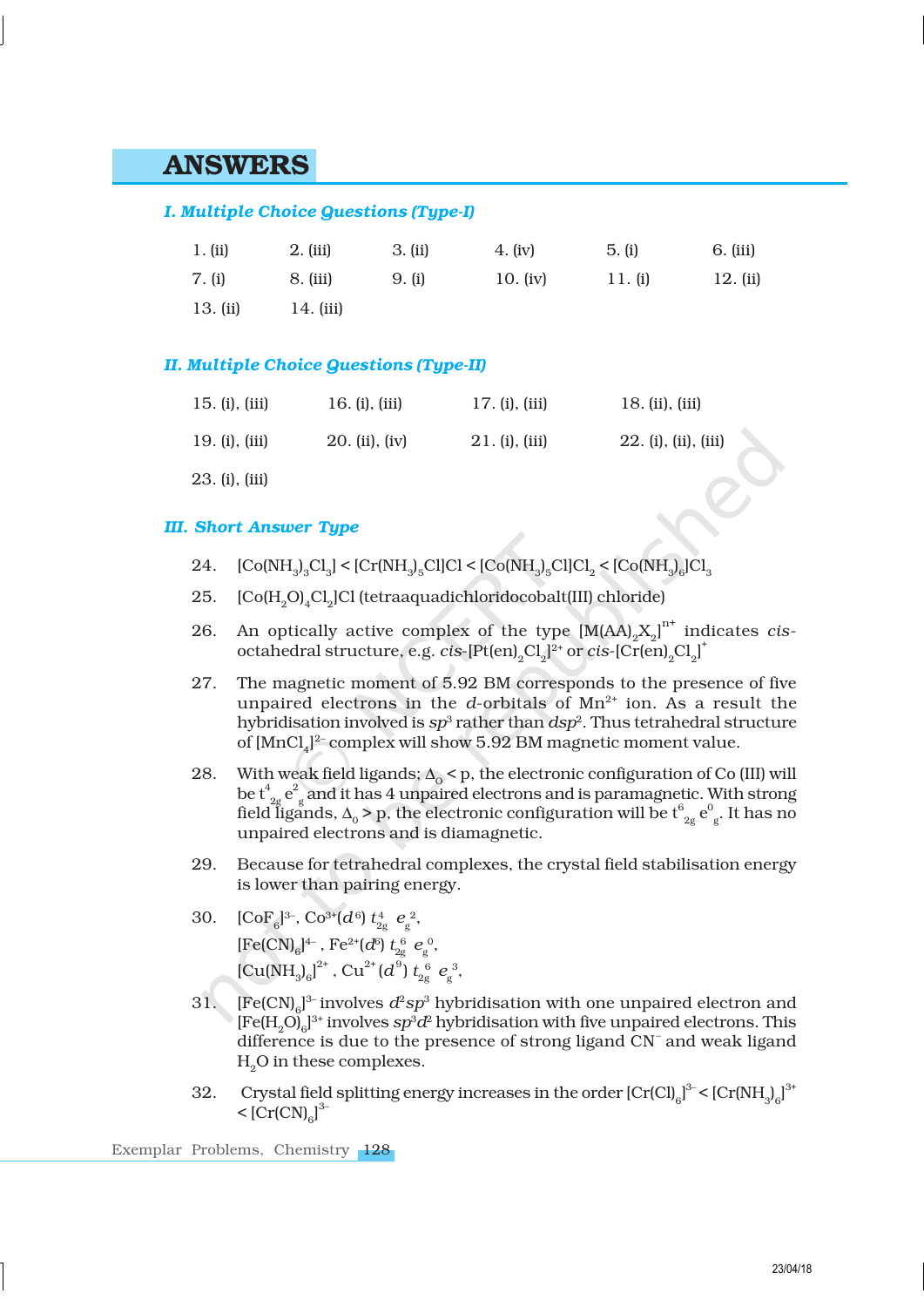- 33. It is due to the presence of weak and strong ligands in complexes, if CFSE is high, the complex will show low value of magnetic moment and vice versa, e.g.  $[\mathrm{CoF_{6}}]^{3-}$  and  $[\mathrm{Co(NH_{3})_{6}}]^{3+}$  , the former is paramagnetic and the latter is diamagnetic.
- 34.  $\,$  In CuSO $_{4}$ .5H $_{2}$ O, water acts as ligand as a result it causes crystal field splitting. Hence d—d transition is possible in  $\mathrm{CuSO}_4\text{.}5\mathrm{H}_2\mathrm{O}$  and shows colour. In the anhydrous  $\mathrm{CuSO}_{_4}$  due to the absence of water (ligand), crystal field splitting is not possible and hence no colour.
- 35. Linkage isomerism

 $\sqrt{n(n+2)}$ 

Examples : (i)  $M \leftarrow N'$   $M \leftarrow O - N = O$ nitrito — O nitrito-N (ii) M←SCN M←NCS thiocyanato isothiocyanato *IV. Matching Type* 36. (ii) 37. (i) 38. (ii) 39. (iv) 40. (i) *V. Assertion and Reason Type* 41. (i) 42. (ii) 43. (i) 44. (ii) 45. (iv) *VI. Long Answer Type*  $1$  1  $e_{\rho}$ i.e.  $t_{2g}^4 e_g^2$ 46. (i)  $[CoF_{6}]^{3}$ 11 1 1 1  $\overline{1}$ 11 1 1  $\rm t_{\rm 2g}$  $Co^{3+} = 3d$ Number of unpaired electrons  $=$  4  $=\sqrt{4(4+2)} = \sqrt{24} = 4.9$  BM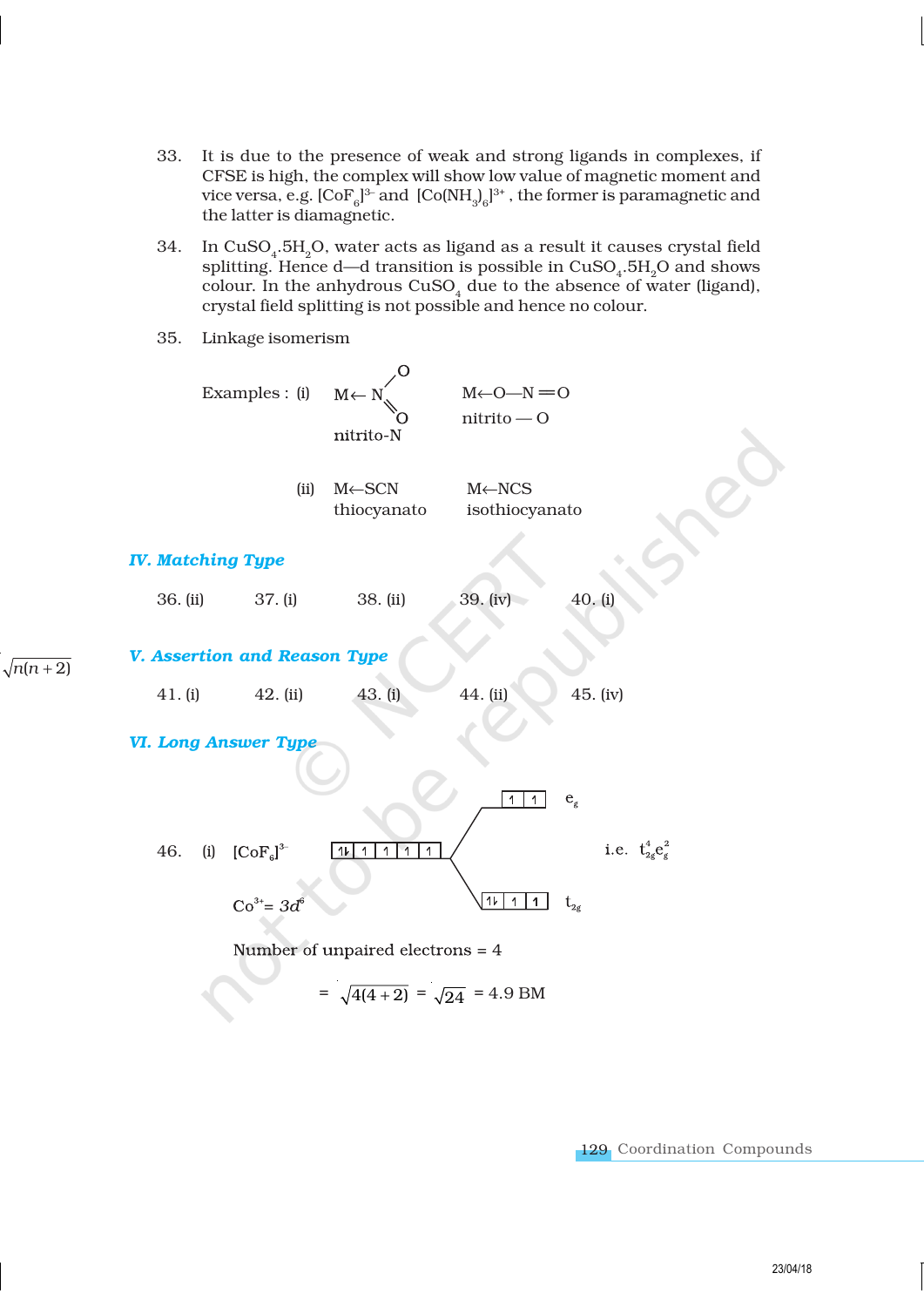

 $\sqrt{4(4+2)}$  =  $\sqrt{24}$  = 4.9 BM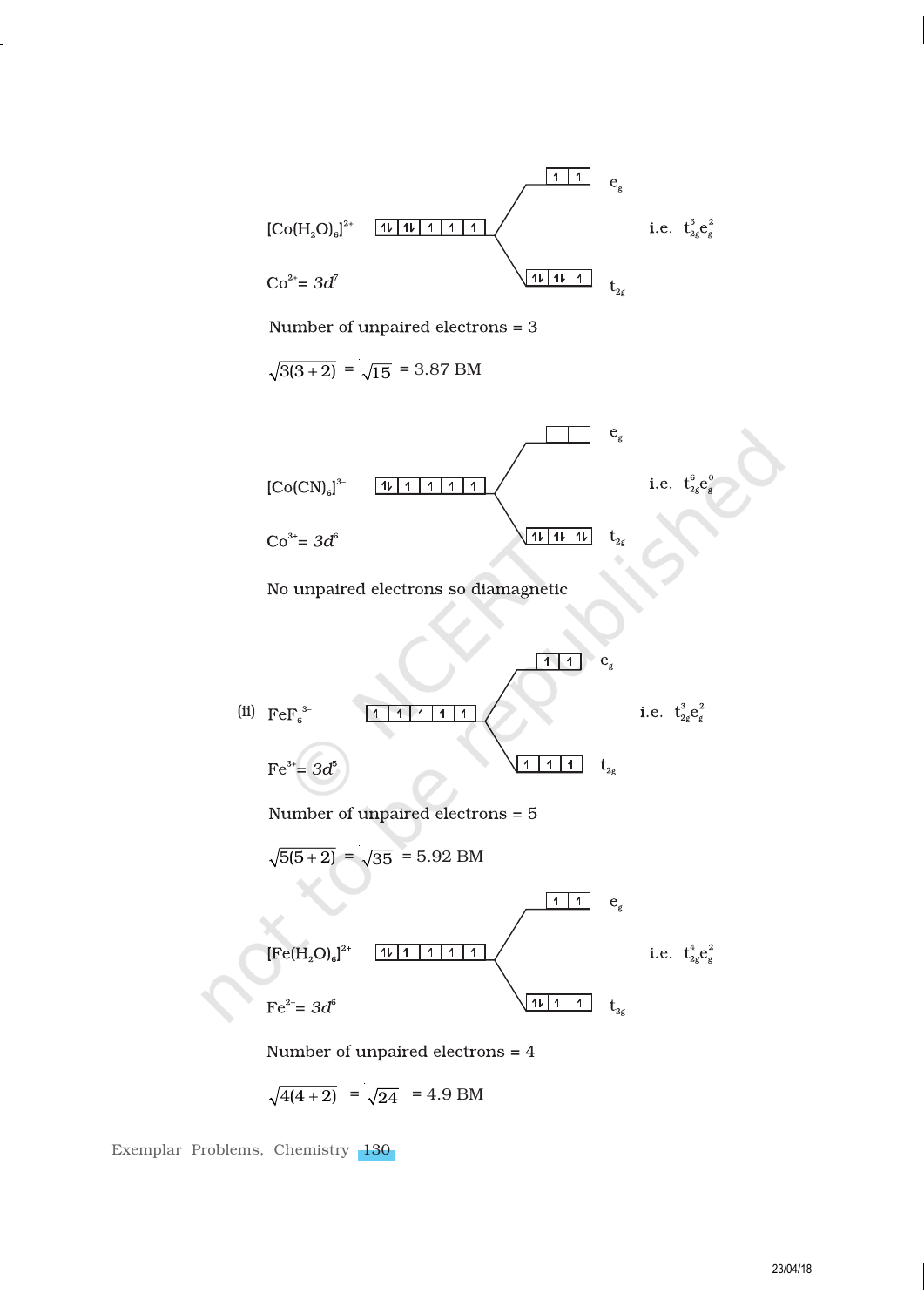$[Fe(CN)<sub>6</sub>]<sup>4–</sup>$  $Fe^{2+} = 3d^6$ Since CN<sup>-</sup> is strong field ligand all the electrons get paired.



No unpaired electrons so diamagnetic

47. [Mn  $(CN)_{6}$ ]<sup>3</sup>  $Mn^{3+} = 3d^4$  $3d$  $4s$  $4p$  $11$  1  $\frac{1}{x}$  x x  $\times$  $x \times x$  $d^2sp^3$ 

- (i) *d*  $^2$ s $p^3$
- (ii) Inner orbital complex<br>(iii) Paramagnetic
- Paramagnetic

(iv) 
$$
\sqrt{2(2+2)} = \sqrt{8} = 2.87
$$
 BM

$$
[Co(NH3)6]3+
$$
  
\n
$$
Co3+ = 3d6
$$
  
\n3d  
\n4s  
\n
$$
4p
$$
  
\n11|11|11|xx|xx|  
\n
$$
x \times |x \times |x|
$$
  
\n
$$
d2sn3
$$

- (i) *d*  $^2$ s $p^3$
- (ii) Inner orbital complex
- (iii) Diamagnetic
- (iv) Zero

$$
[Cr(H2O)6]3+
$$
  
\n
$$
Cr3+ = 3d3
$$
  
\n3d  
\n4s  
\n4p  
\n1111|x=x|xx|  
\n
$$
\overline{d2sp3}
$$

- (i)  $d^2sp^3$
- (ii) Inner orbital complex
- (iii) Paramagnetic
- (iv) 3.87 BM